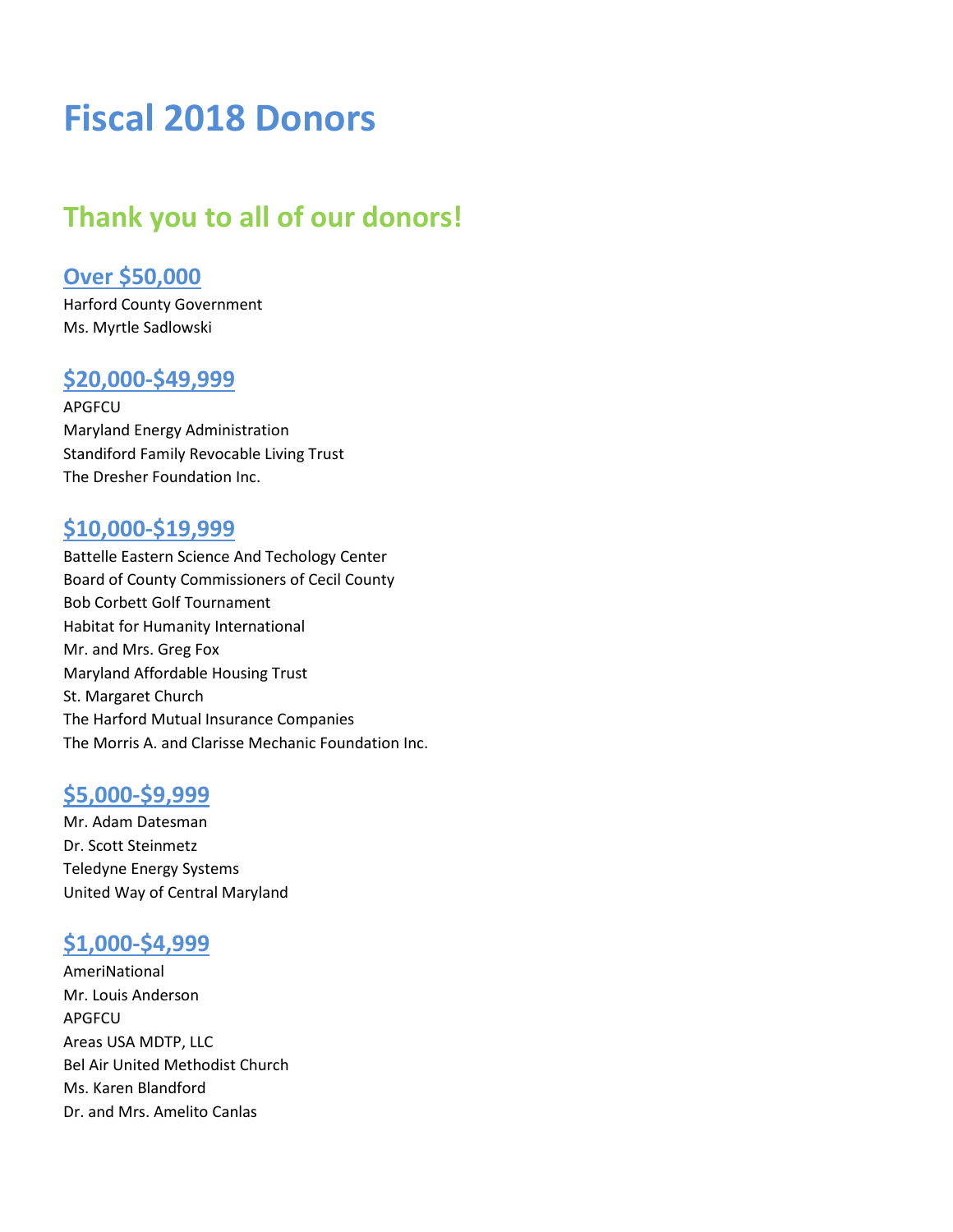Chesapeake Bank Chesapeake Bay Area Combined Federal Campaign Chesapeake Insurance Chesapeake Professional Womens Network Community Foundation of Harford County, Inc. David Crisp Mr. Phil Eichensehr Mr. Edmond Elburn Eline & Tucker Charted Elkton Moose Lodge Ms. Shirl Eller Mildred Linnetty Fallston Presbyterian Church Mr. Robert Giant Food Stores, LLC Mr. Richard Gilligan Gold Medal Physical Therapy Grace United Methodist Church Habitat For Humanity International Havre de Grace United Methodist Church Hollywood Casino Hurley World Travel Mr. and Mrs. Joe and Stephanie Hurley Jarretsville Federal Mrs. Elizabeth Jones Klein's ShopRite of Maryland Dr. Diane Lane Mr. and Mrs. Carl & Diana Lee Mr. Mike Lozinak Mr. and Mrs. Bill and Karen Matthews Ms. Linda McLeod Million Dollar Real Estate Association of Harford County Old Dominion Electric Cooperative Orbital ATK Penn-Mar Human Services Ms. Wilma Jean Phillips PNC Bank Harborside Principio Furnace Foundation, Inc. Rosedale Federal Savings and Loan Association Rotary Club of Aberdeen Charities, Inc. Sacred Heart University Smiths Detection Southern Harford County Rotary Club St. Ignatius Roman Catholic Church Suffolk University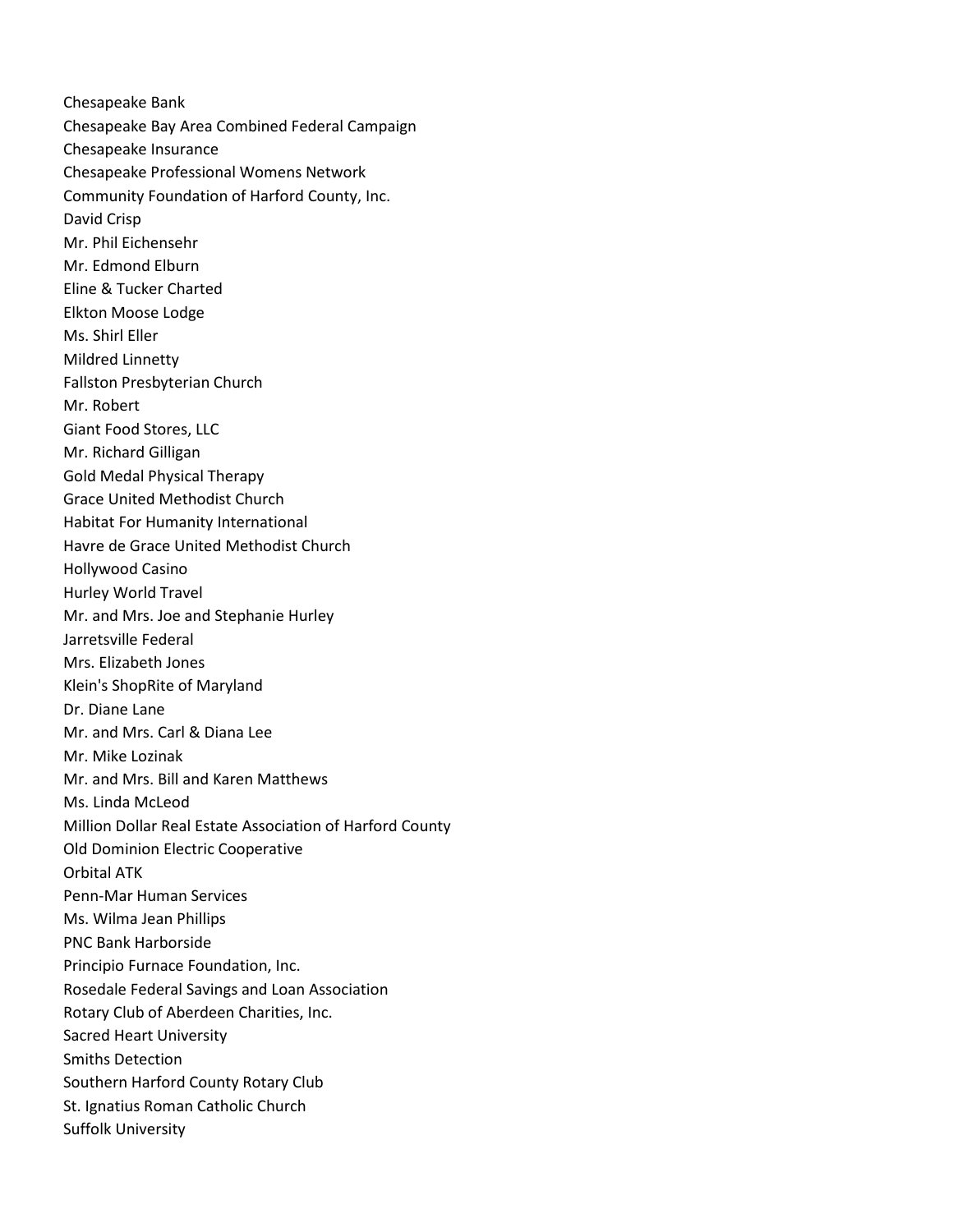Survice Engineering The M & T Charitable Foundation Mr. Mike Thomas University of Delaware Mr. Rick Vitek W.R. Grace Wegmans West Chester University Zurich

### **\$500-\$999**

Alban Tractor Allied Phillips America's Charities Armstrong Benson Retail Center LLC Bob Corbett Tools LLC Breakthrough Beverage Group C. Milton Wright High School Capitol Finishes, Inc. Clifton Investment Mr. Daniel Duncan Fallston United Methodist Church Dr. and Mrs. John and Sandra Ferriter First National Bank Mr. Steve Fulkrod Dr. Leo Handerhan Mr. and Mrs. John and Laura Haug Mrs. Linda Heilman Mr. Brian Heinbaugh Ms. Colleen Helmlinger Ms. Raven Helms Highland Presbyterian Church Hopewell United Methodist Church Mrs. Anne Hottle J & H Tires, Inc. Kelly Intergal Solutions Mr. Rod Kornrumpf Arthur Lee Mr. Thomas Malia Mr. Thomas Marston Mr. Anthony Mattern Milby Company Mrs. Phyliss Mosca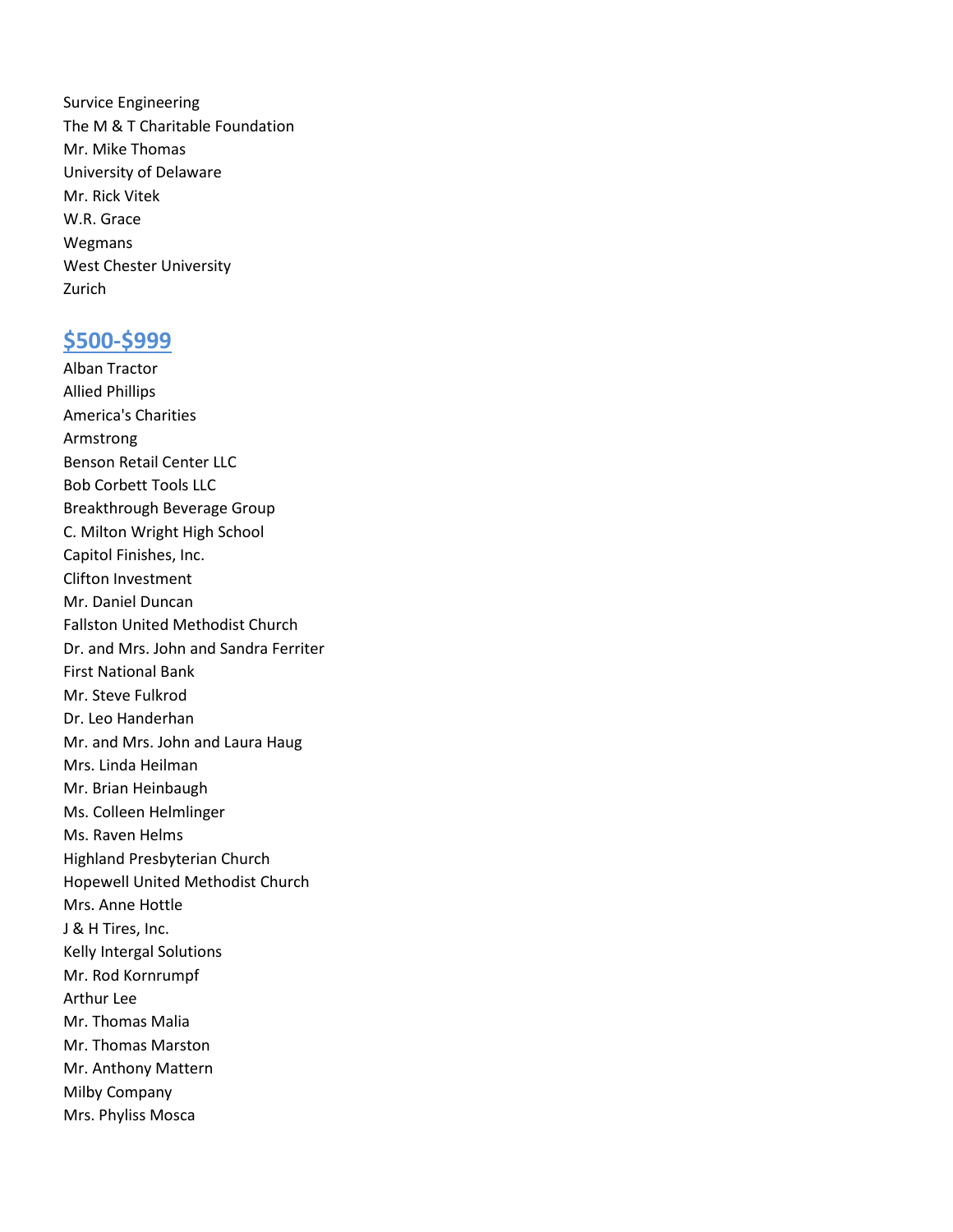Mr. and Mrs. Robert& Susan Orndorf PSL LLC Mr. Joshua Rafter Richard's Fish and Crabs Ms. Sara Savanuck Mr. John Schab T & E Tools, LLC The Columbia Bank Mr. Carl Kilhoffer The Crab Truck & Seafood Shop Mr. and Mrs. Bruce Tillman Truist WCT& Sons LLC

#### **\$100-\$499**

Dr. Vijay Abhyankar Address Our Mess Mr. Roy Albert Mr. and Mrs. Charles Alston Mrs. Barbara Antoshak Mr. Chad Arrington Automated Coatings, Inc. B & C Tools, LLC Mr. William Barkuloo Mrs. Dee Barretto Ms. Mary Ellen Bates Bell Truck and Auto Repair, LLC Bernies Automotive Services Bertucci's Mr. and Mrs. Brenda Betz Mr. Brandon Bonanno Mr. and Mrs. Michael & Kellie Bowen Boyle Buick GMC Truck Mr. and Mrs. Timothy Bright Mr. and Mrs. David Brzozowski Buck's Auto Service Mr. Hugh Buffington, Jr. Builders First Source Mr. Benjamin Cajigas Mr. Ronald Causey Cecil College Mr. Arthur Charron Chason, Rosner, Leary & Marshall, LLC Ronald Checkai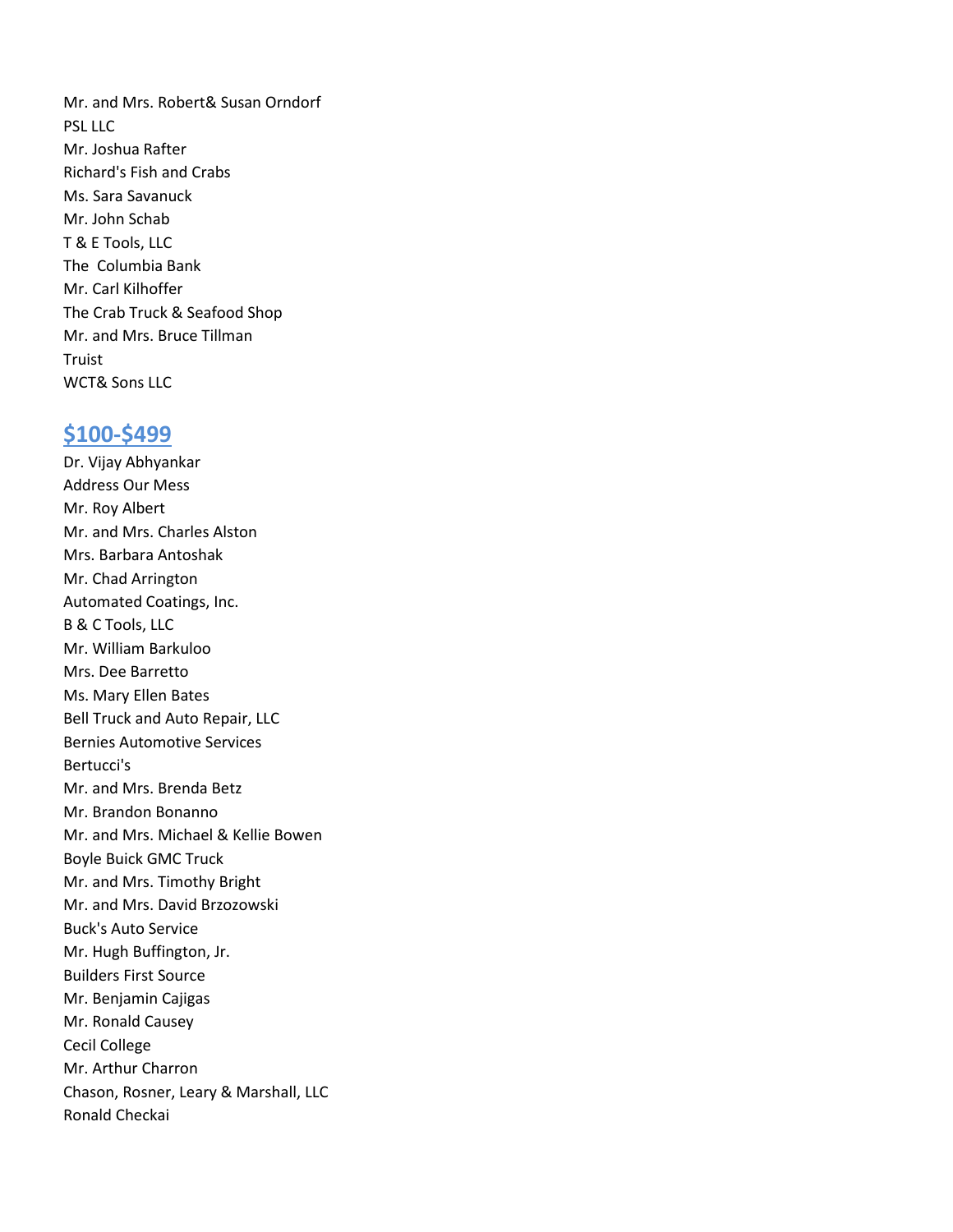Mr. Dennis Chisholm Civil Utility Construction Company, Inc. Tara Clifford Cokesbury Memorial United Methodist Church Collins Collision and Auto Repair Computer Design Kitchen Center Connor Marketing Inc. Gerald Cook Ms. Mindy Costanzo-Romero Costco Wholesale Wanda Cywinski DC Tools, LLC Mr. and Mrs. Jack and Julia Deal Delmarva Carpet Co., Inc t/a Jim Boyd's Flooring America Dent Fix Corporation Mr. Anthony DiPaula Mr. Roger Dorr Mr. and Mrs. James Dougherty Mr. Daniel Duncan Mrs. Renee Duzan Ms. Cari Ellison Employee Charity Organization of Northrup Grumman (ECHO) Ms. Kalyan Enika Exit Preffered Reality Ms. Laurie Feldman Ms. Alicia Fermin Mr. Kevin Ferrell First Presbyterian Church of Bel Air John Fisher Mr. and Mrs. Herbert and Patricia Freiberger Thomas Gibson Mr. and Mrs. Tyson Gischel Gonce Enterprises Inc. Contracting and Marine Construction Grove Presbyterian Church Ms. Amber Guenther Marybeth Gyulay H A V Auto Services, Inc. Ms. Judy Herman Herud Family Living Trust Mr. Andrew Higinbothom Ms. Karen Holt Holy Cross Episcopal Church Germaine Hughes Independent Can Company J & K Automotive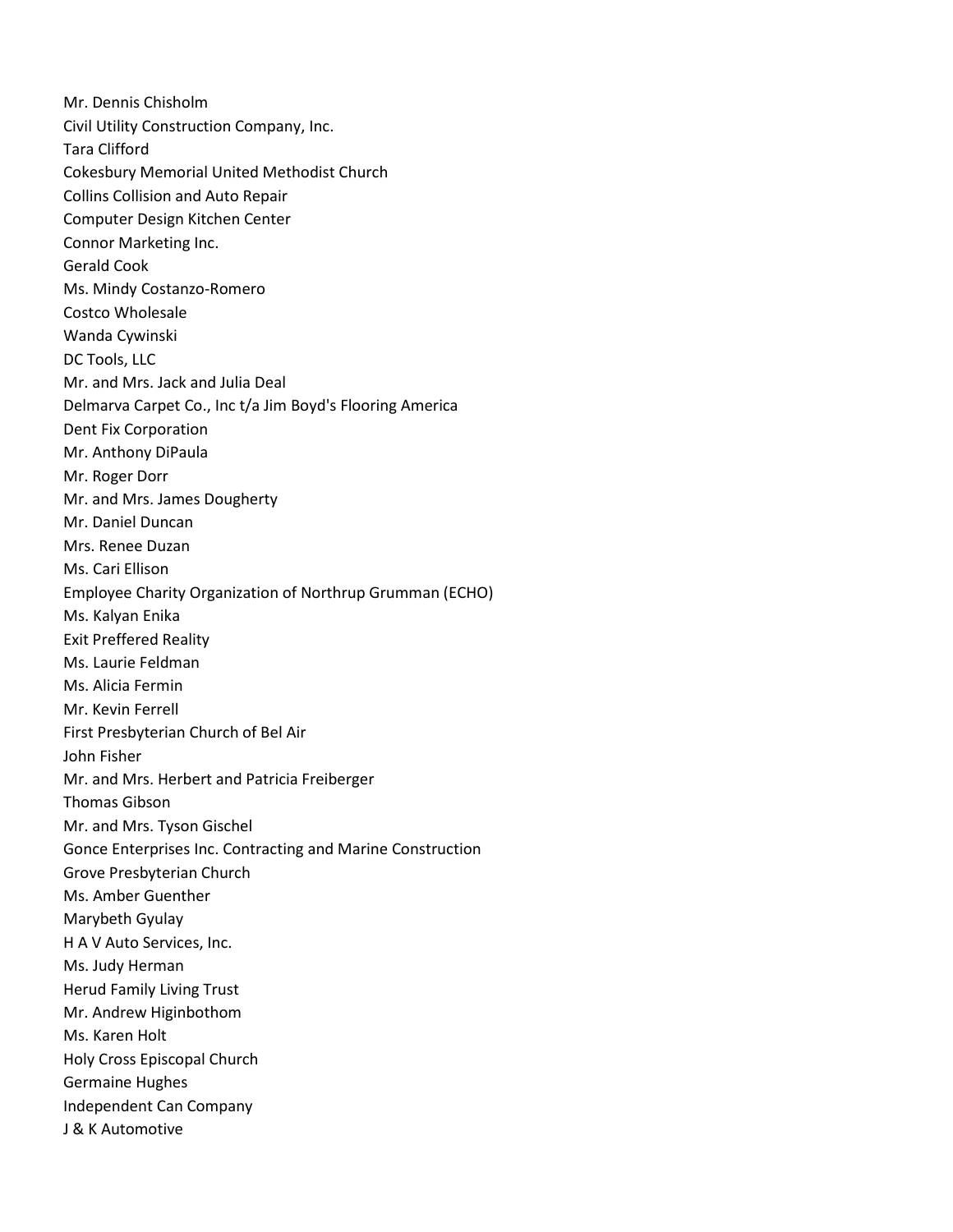Mr. Kenneth & Nancy Kammerer Mrs. Michelle Keesee Ms. Ellen Kennedy Mr. Keith Kimmel Mr. Stephen Kirchner Mr. Rod Kornrumpf Mr. Zachary Krikstan Dr. Daniel Lafontaine Mrs. Megan Lally Legal Technology Solutions, LLC Mrs. Karen Lelonek Mr. Adam Letschin Deborah Letschin Linden Heights United Methodist Church Rosemary Logan Lutheran Church of the Good Shepherd Bob Madden Manelsa Inc Mr. and Mrs. Monroe and Ruby Manning Marine Repair Unlimited, Inc. Mr. and Mrs. Chuck Masters Ms. Silvia Matus McComas Funeral Home Mr. and Mrs. Robert and Carol McCormack Mr. and Mrs. James and Judith McCormick Mr. Hugh McCusker Media Works LTD Michael's Bay Marine Mr. and Mrs. Chris Middendorf Mr. Bruce Miller Mr. Frederick Mitchell Mr. John Moore Mrs. Michele Moran Mt. Zion Baptist Church M-Tech Industries Mr. Larry Muzzelo Paul Nelson Network for Good Dr. Edward O'Mara MD Mrs. Lena ONeill Mr. Clyde Orr Leonard Parrish Ms. Alison Payne Mr. Wayne Perry Phil & Rick's Service Center, Inc.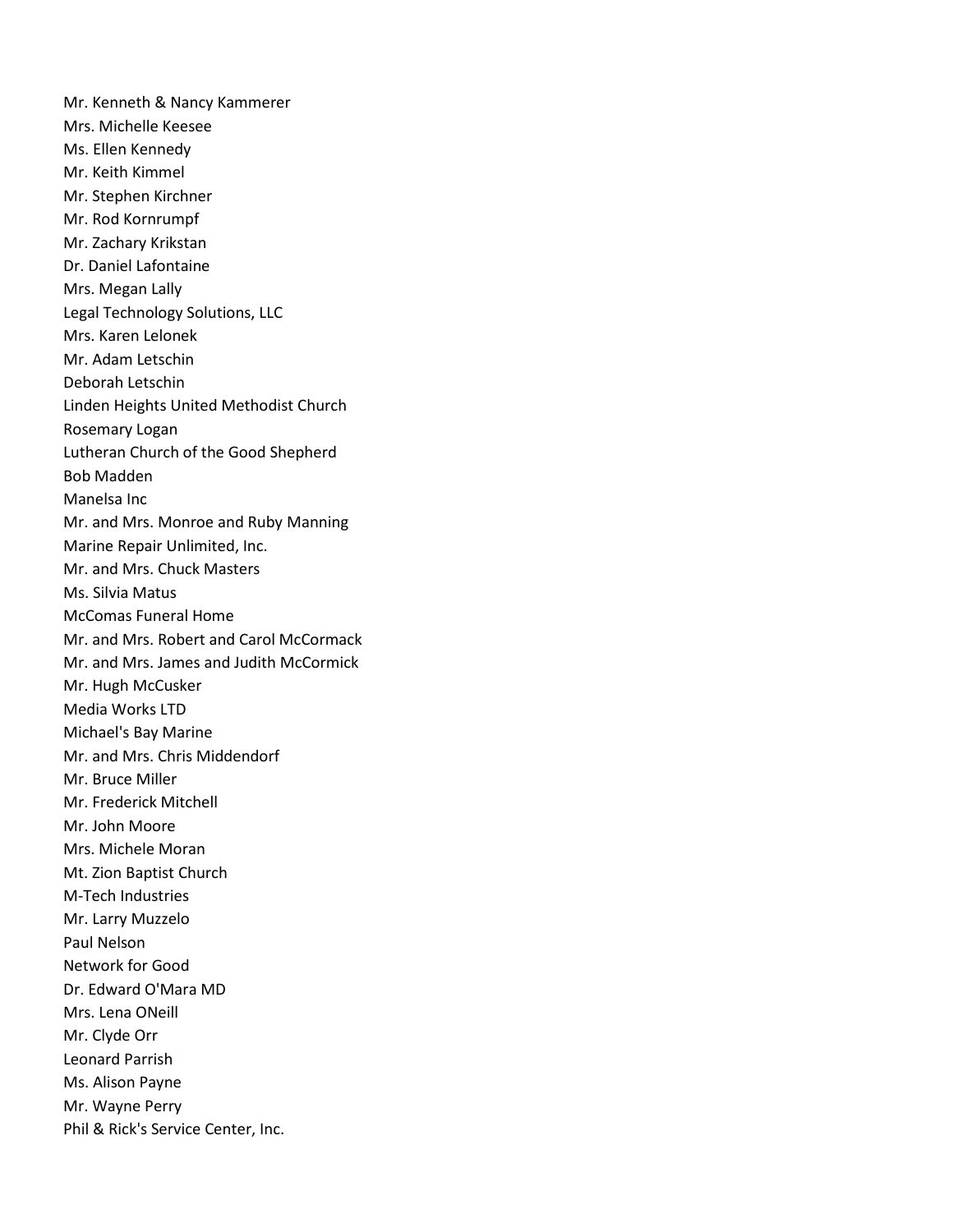Mr. Deborah Pilarski Poor Boys Used Auto, Inc. Presbyterian Women/ First Presbyterian Church Mrs. Joan Preston Ms. Ellen Promisloff Mr. Harry Quinn Mr. and Mrs. Cliff Rafter Mr. Kevin Raymond Mark Rielly Ms. Cathey Robertson Mrs. Darlene Robertson Mr. and Mrs. Bill and Arleen Robinson Mr. Craig Rosson Mr. Michael Sacra Leanne Salyer Ms. Susan Sanderson Sandy Brunkhorst State Farm Insurance Saratoga Heyl Insurance Services Inc. Mr. and Mrs. Schweitzer Shane Roer Agency Mr. Joe Shephard Sherwin Williams Lynn & Ray Shetz Ms. Ruby Simon Mr. John Skleres Ms. Virginia Smith Dr. and Mrs. Alfred Sparks St. Mary's Church, Women's Acct. Diane Standeven Mr. and Mrs. James & Nancy Sturla Ms. Marylou Todd Mrs. Kimberly Torre Trapped in Paradise True Colors Collision Unlimited Mr. John Underwood United Way of Deleware United Way of Greater Philadelphia and Central New Jersey Mrs. Yvette Valentin Mr. and Mrs. Larry and Emlagene Vande Kieft Vision Signs, Inc. Vital Remodeling LLC Ms. Lynn Watkins Wegeler & Winter CPAs Ms. Joan Wiggins Ms. Marcy Wirth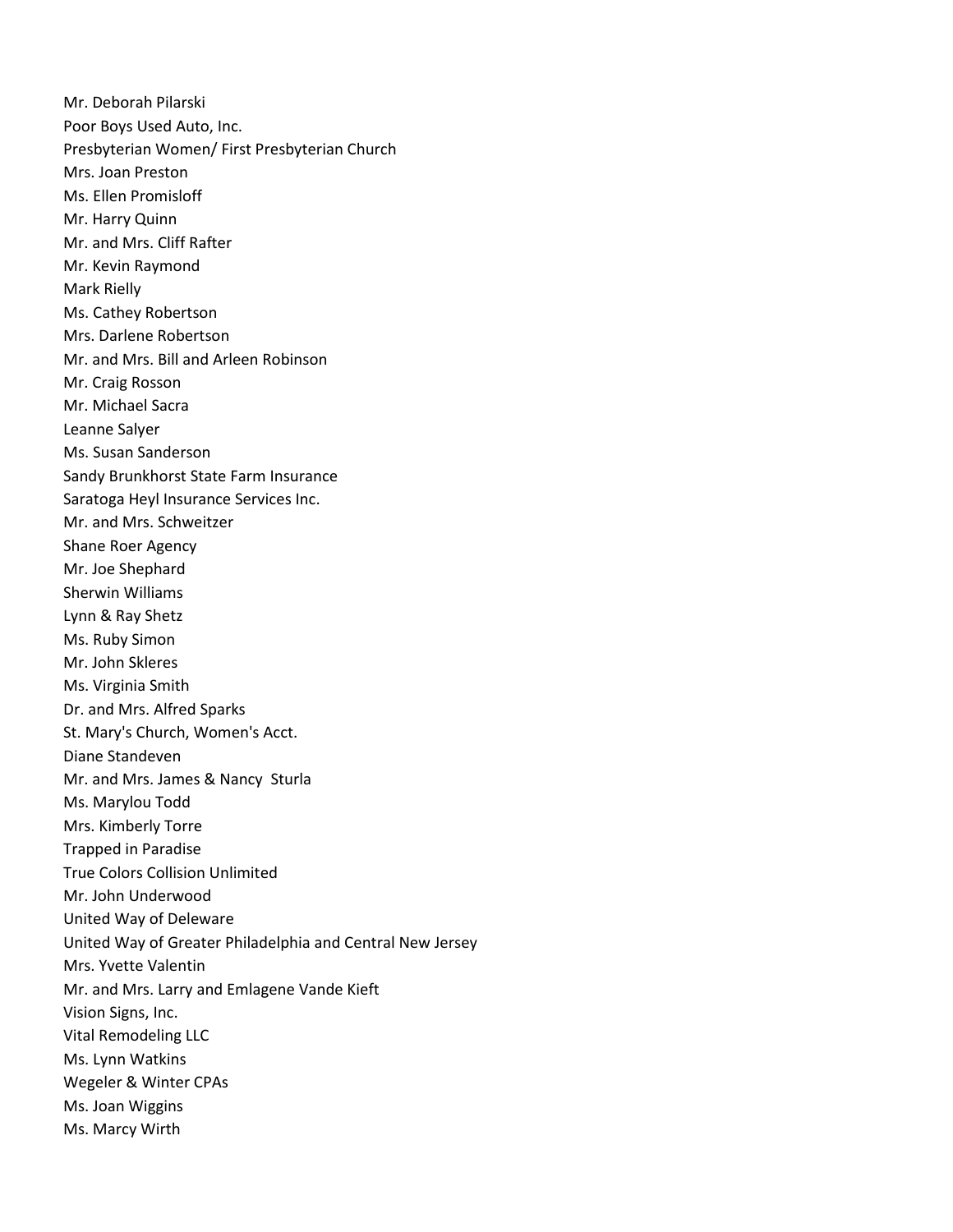Ms. Sharon Wise Ms. Erin Wood Ms. Todd Workman Mr. and Mrs. Joseph and Adrienne Yang Mr. Norm Yost Mrs. Donna Zavacky Ms. Lynne Zink

#### **Under \$100**

Kelly Alban Mr. and Mrs. William and Rosemarie Alcarese Amazon Smile AT&T Ms. Maureen Avrig Mr. Matthew Ball Zebulon and Barbara Barbour Mr. Larry Betz Mrs. Joann Blewett Miss Christine Boisclair Mr. Jeremy Bopst Tony & Pam Bowling Ms. Emma Bowman Ms. Tonya Bowman Mr. Patrick Broome Ms. Clara Brown Ms. Angela Brusak Ms. Melissa Bryant Ms. Susan Buchanan Mr. Jake Bullington Ms. Elizabeth Burg Mrs. Joan Businsky Ms. Donna Cannella Mrs. Susan Capp Mr. Craig Carpenter Ms. Julianne Carroll Ms. Patricia Carter Mr. Stephen Centineo Mr. Dennis Chisholm Mrs. Kathryn Christ Mr. John Ciccarone Mrs. Deb Ciresi Mr. and Mrs. Catherine & Georg Coleman Mr. Mark Coleman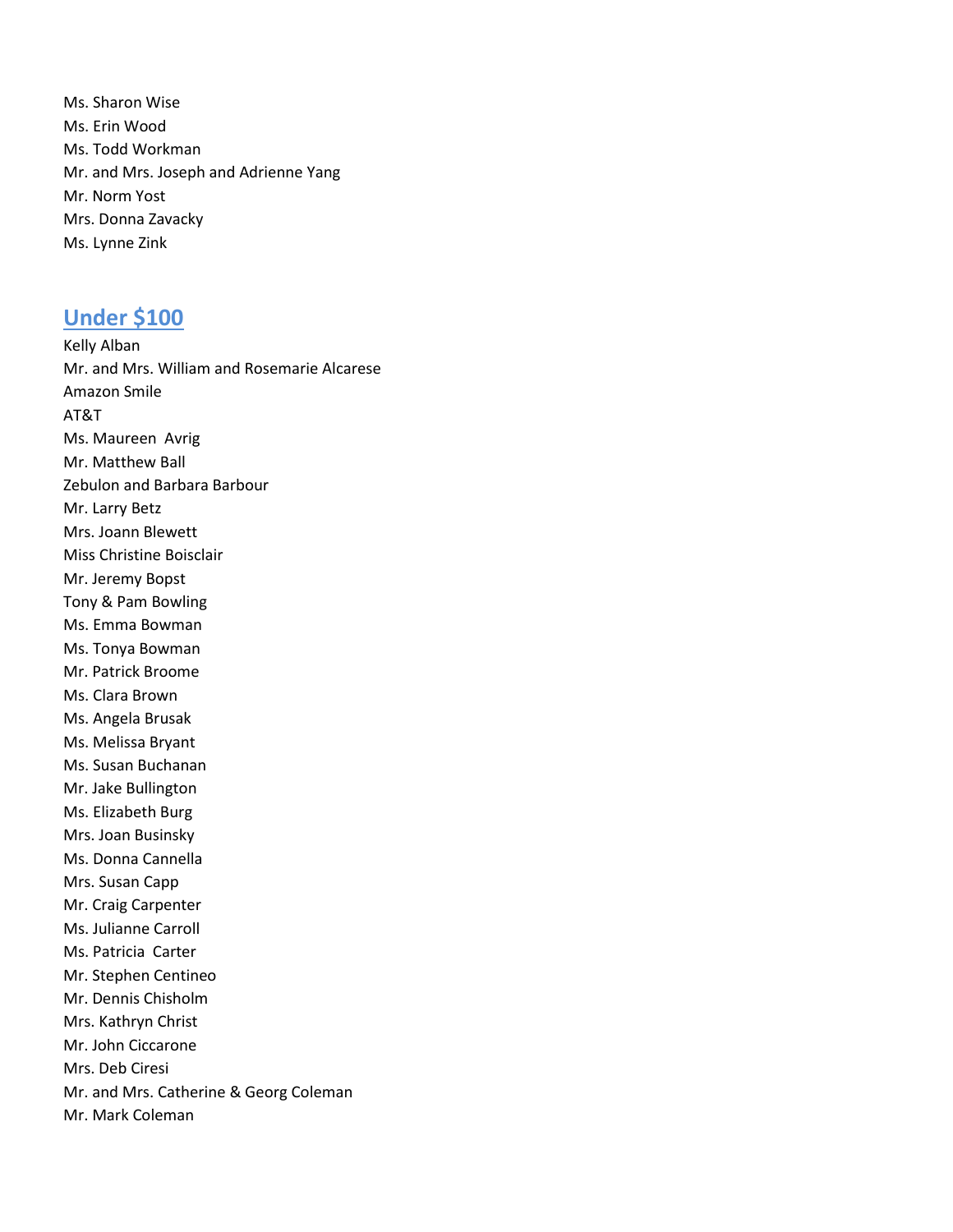Mrs. Nicole Collins Mr. Edward Corcoran Mr. Ivan Couvillon Ms. Kathaleen Crist Ms. Denise Crockett Ashley Crowell Kathryn Davis Ms. Rebekah Dawson Mr. and Mrs. Barry and Margie Decker Mrs. Melissa Delvecchio Ms. Grace Dennis Mr. Richard Dewey Mrs. Zina Diehl Mr. and Mrs. Pearre Doetsch Ms. Deborah Dugan Mrs. Anne Dulik Ms. Diane Edwards Phyllis and Cy Elliott Mr. and Mrs. Edward & Sandra Evans Ms. Donnna Feeney Mr. David Feldman Ms. Susan Filar Mr. and Mrs. David & Jean Filbert Mr. and Mrs. Edward & Kathleen Finan Ms. Carla Flaim Ms. Kristen Fletcher Ms. Kathy Florian Mr. Matt Fodel Freedom Federal Credit Union Mr. Ted Friel Ms. Alisha Fullerton Ann Garner Ms. Anne Garren Rev. Anne McCorkle Garrett Ms. Jodi Glock Ms. Karen Gurklis Ms. Martha Guro Hamilton Rapposelli Claudine Hazzard Mrs. Suzanne Hennessy Ms. Jean Hess Ms. Adrienne Hojnowski Ms. Debra Hucik Mrs. Adria Hunt Paricia Hunt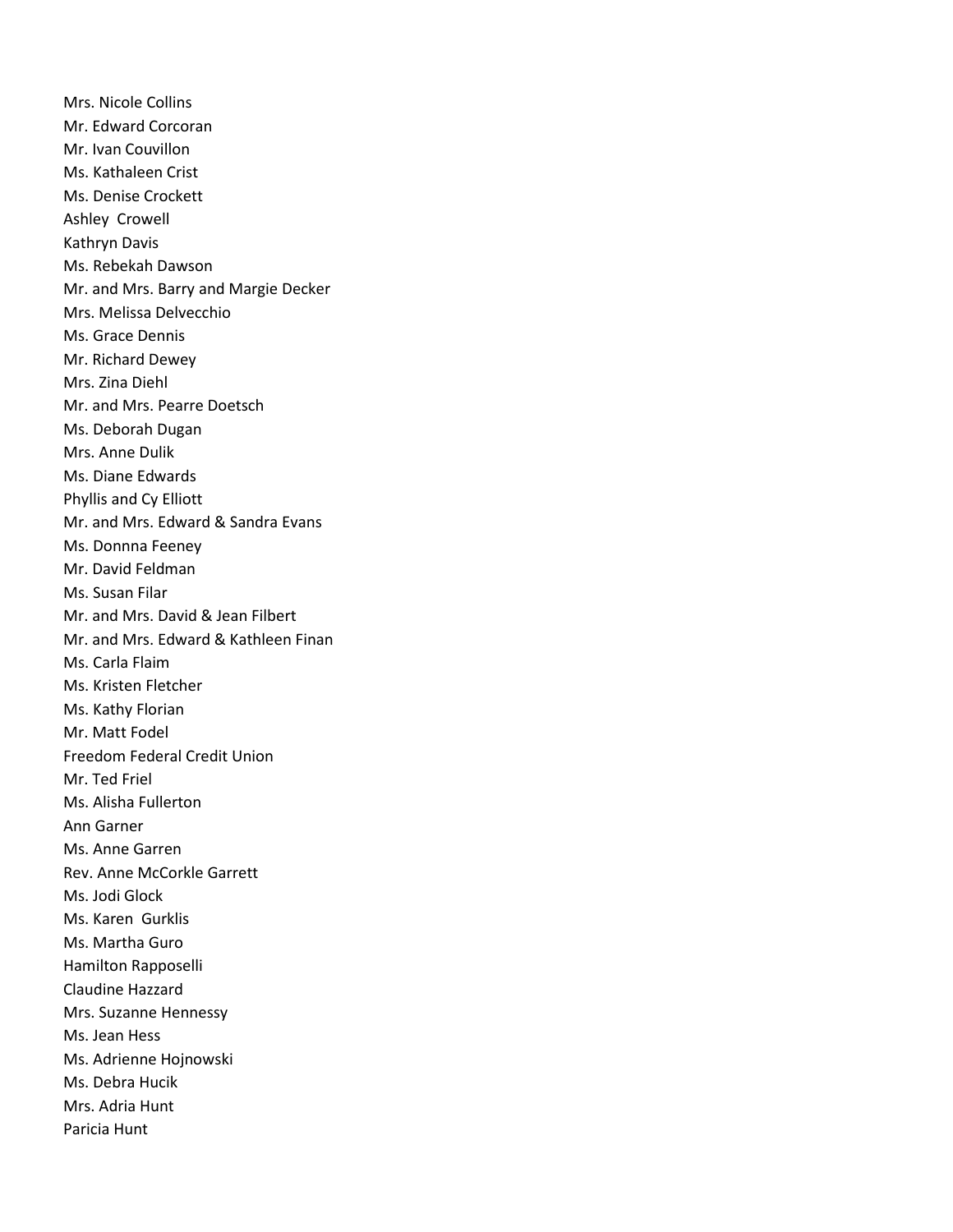Mr. Kevin Hunter Ms. Tara Hyde Mr. James Johnson Joppa MD Chapter AARP JP Morgan Chase & Co. Ms. Mary Kelly Mr. Kyle Kesling Ms. Ann Kimball Ms. Jayne Klein Ms. Ashley Knight Megan Kolbe Barbara Kreamer Ms. Donna Kropp Mr. Brandon Lancer Mr. and Mrs. Calvin Langford Mr. George Lein Mrs. Deborah Lembach Mr. Matt Lewis Ms. Diane Lindsey Dr. Richard Linthicum Mrs. Noelle Lipira Ms. Theresa LiPira Mr. Enez Litchfield Mrs. Selena Longway Mr. Gary Lusby Mr. and Mrs. Kip Lusby Jamie Marshall Mr. Doug Mayer Mr. Richard Mayfield Ms. Patricia McDonagh Mr. Mulugeta Mekuria Debora Merlock Mr. Bryan Michaels Ms. Elizabeth Mihm Mr. and Mrs. Charles & TIna Mike Ms. Jessie Mink Ms. Jessica Moret Ms. Elizabeth Mosser Mr. and Mrs. Robert B. Nivison Jr. Nivison Ms. Marta Noe Ms. Dorothy O'Connor Ms. Michelle O'Connor Mr. and Mrs. Marion and Sarah Parker Ms. Maria Perticone Connie Piotrowski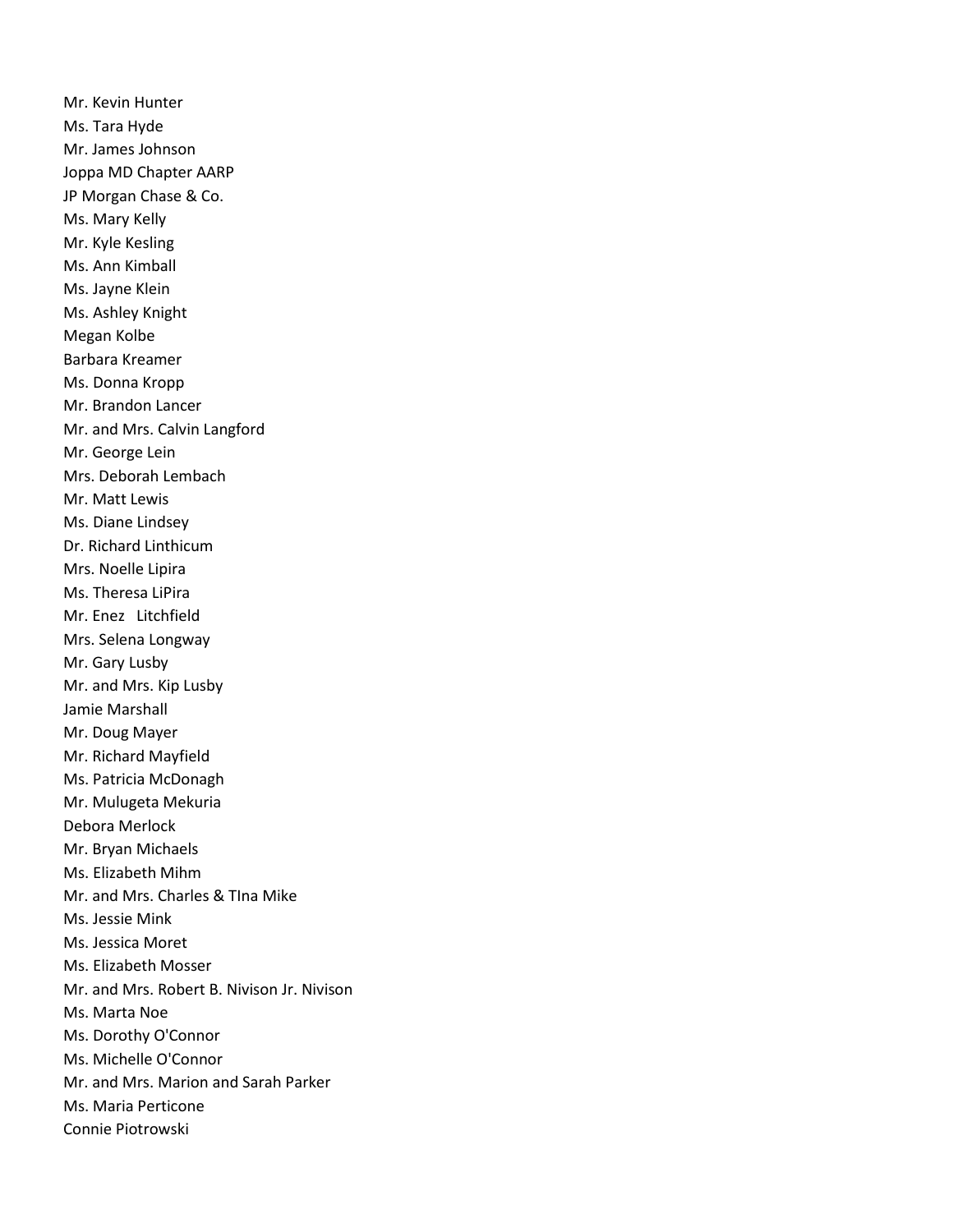Joseph Ploskonka Mr. Andrew Pons Ms. Rebecca Poremski Ms. Coleen Portert Mr. Walt Pratt Ms. Patricia Proulx Mrs. Rachel Rabidoux Ms. Megan Rafter Mrs. Barbara Richardson Mr. and Mrs. Kenneth Roberson Mr. Diego Rodenas Jr. Christine Rohde Mr. Steve Rosenberger SC&H Financial Advisors Ms. Claudia Scarborough Mr. David Schaeffer Ms. Alexandra Sears Mr. and Mrs. Lou Sedlak Jr. Mr. David Shultz Mr. and Mrs. Allan Skewers Mrs. Jacklyn Skovira Ms. Carolan Smith Stewart Ms. Linda Smith Ms. Patricia Snyder Ms. Erinna Soriano Patricia Stacey Ms. Stella Stakias Mr. and Mrs. Roger Steinbach Ms. Michelle Stutz Mr. and Mrs. Thomas Suter Ms. Kim Sweeney William Tedesco Mr. and Mrs. William & Carol Thacker Renee Thater The GE Foundation Ms. Jamy Therres Mrs. Sue Thrappas Mr. and Mrs. James Ulman United Way of Greater Philadelphia and Central New Jersey Mr. and Mrs. Kenneth and Arlene Uzmed Ms. Susan Vigue Mr. and Mrs. Eddie Vogel Ms. Mary Ellen Volkart Ms. Susan Wakefield Mrs. Michelle Walcott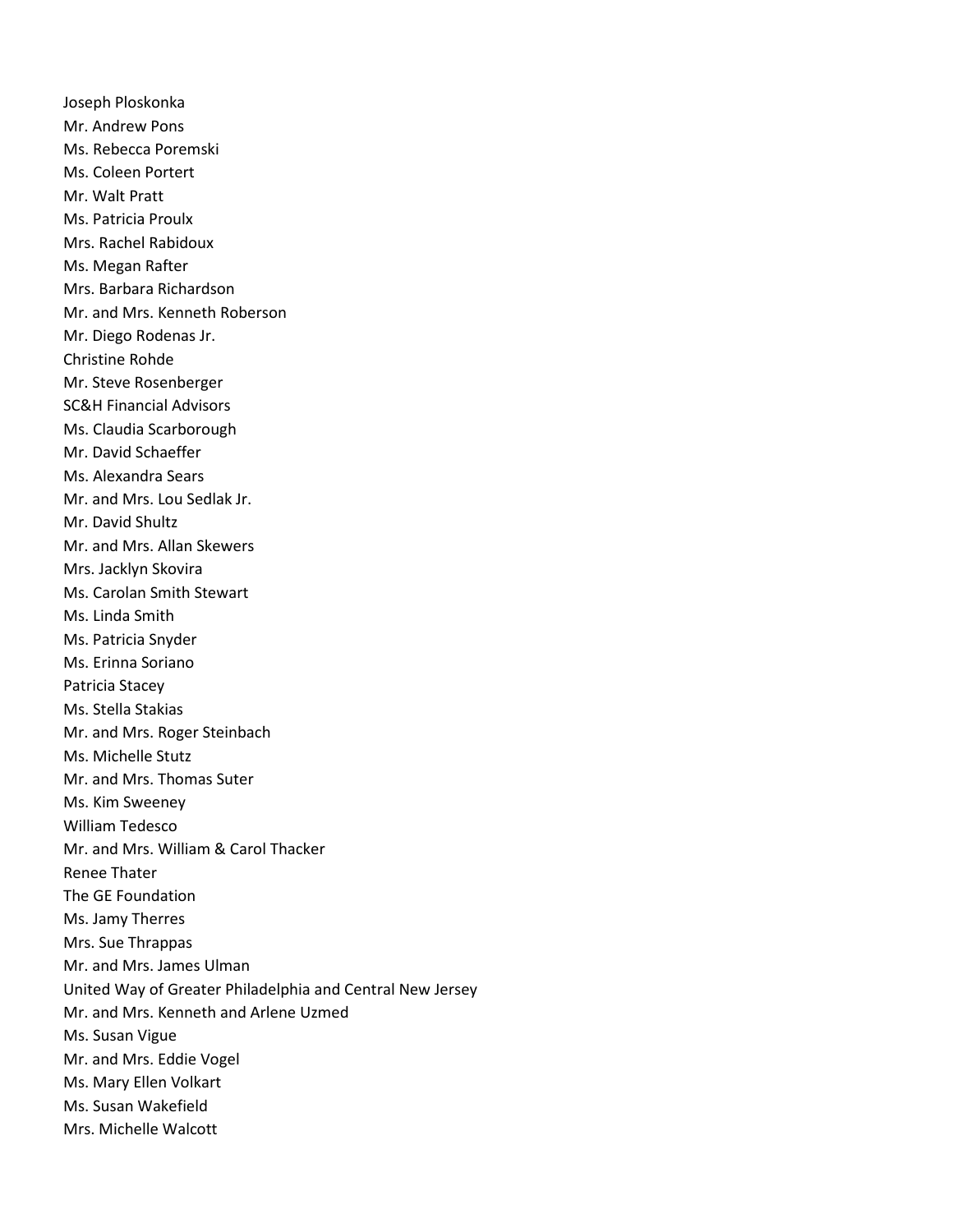Ms. Robin Walczak Mr. Vivian Wallace John & Eleanor Walters Mr. Patrick Ward Ms. Kathy Warehime Mr. and Mrs. Quentin & Susan Webb Wells Fargo Foundation Education Matching Gift Program Sueann West Ms. Janet Wheeler Mr. David Williams Ms. Jessica Williamson Kenneth & Lisa Winer Ms. Linda Wolfkiel Mrs. Katie York Mr. Christopher Zukowski

#### **Build a House BBQ**

Cecil Guardian DJ Jimmy T. Entertainment LLC Mary Jo Fritz Greene Turtle Joe Shephard Silver & Sassy Turkey Point Vineyard Stacey Vargo

#### **Dream Builders Ball**

Aberdeen IronBirds Ablige Interior Design Services About Town Limousine Service All In Stiches American Visionary Art Museum Arc of Northern Chesapeake Region Aruba Sun and Spa Babe Ruth Museum Bagel Works Bel Air Athletic Club Ms. Karen Blandford Boordy Vineyards Bottleworks Boys and Girls Club of Harford County - Bel Air Branch BSC America Bumble Junk Center Stage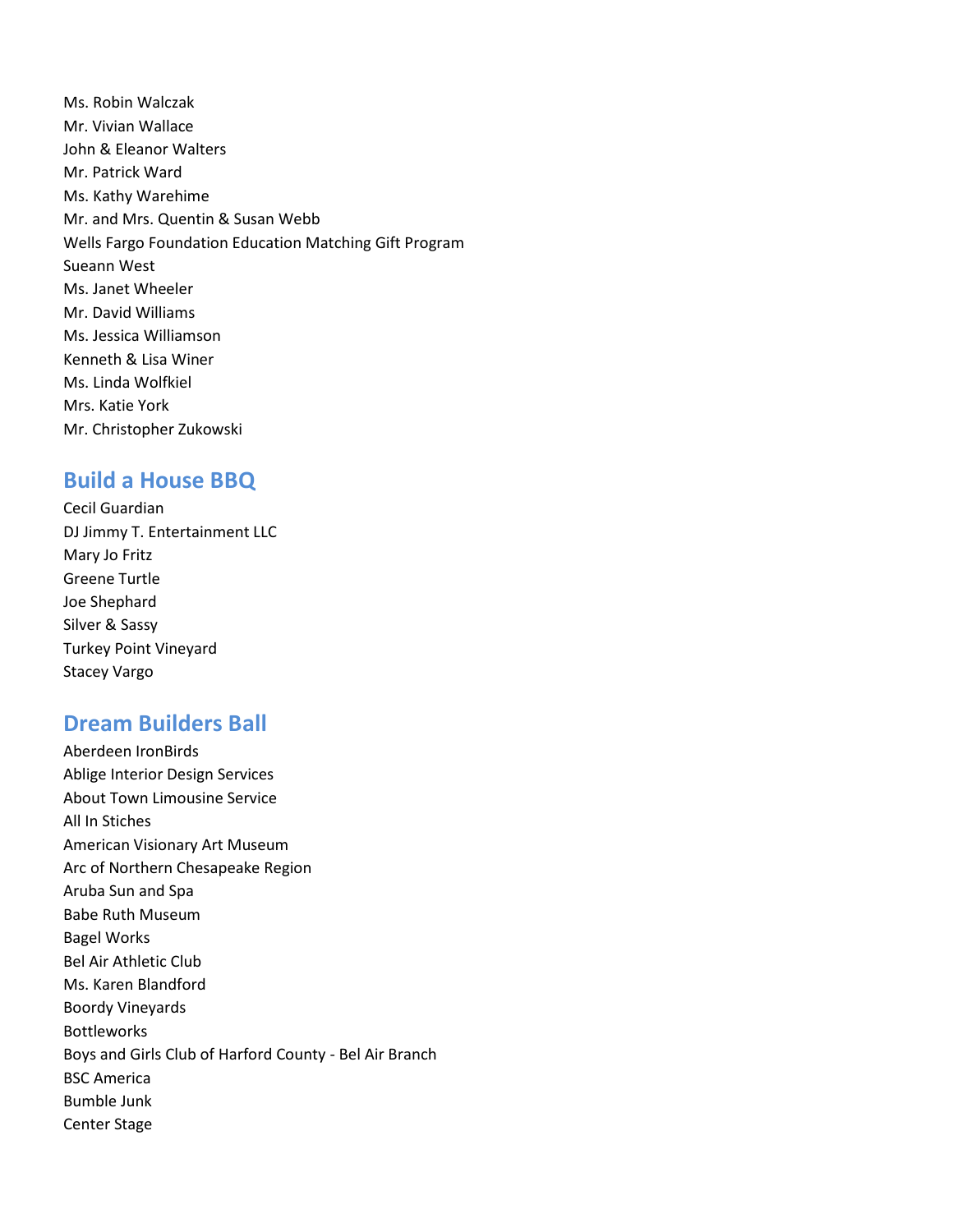Charm City Run Mrs. Donna Chason Chesapeake Bay Maritime Museum Coffee Coffee Emily Davis Earth Treks Climbing Centers Earth, Wood & Fire Flavor Cupcakery Ms. Barbara Ford Forest Hill Lanes Ms. Pat Gilligan Mr. and Mrs. Tyson Gischel Mrs. Yvonne Golczewski Harford Air Harford Community College Havre De Grace Arts Collective Jessie Ingold Mr. Rod Kornrumpf Ladew Topiary Gardens Mrs. Liz Leoni-Monti Les Petits Bisous Mrs. Julie Linz Longwood Gardens Love Evolution Studios MaGerk's Pub & Grill Magooby's Joke House Margherita's Ms. Linda McLeod Messana's Salon and Spa Mr. Bruce Miller Mrs. Suzanne Molino Singleton Mrs. Phyliss Mosca National Aquarium in Baltimore One Eleven Main Pairings Bistro Perfection Detailing Radisson of Cross Keys Rose and Thistle Bed & Breakfast Rosedale Federal Savings and Loan Association Ruggles Golf at APG Savona Simplify Organizing, LLC Mrs. Brendalys Snee Spartan Sports and Wellness Sunny Day Cafe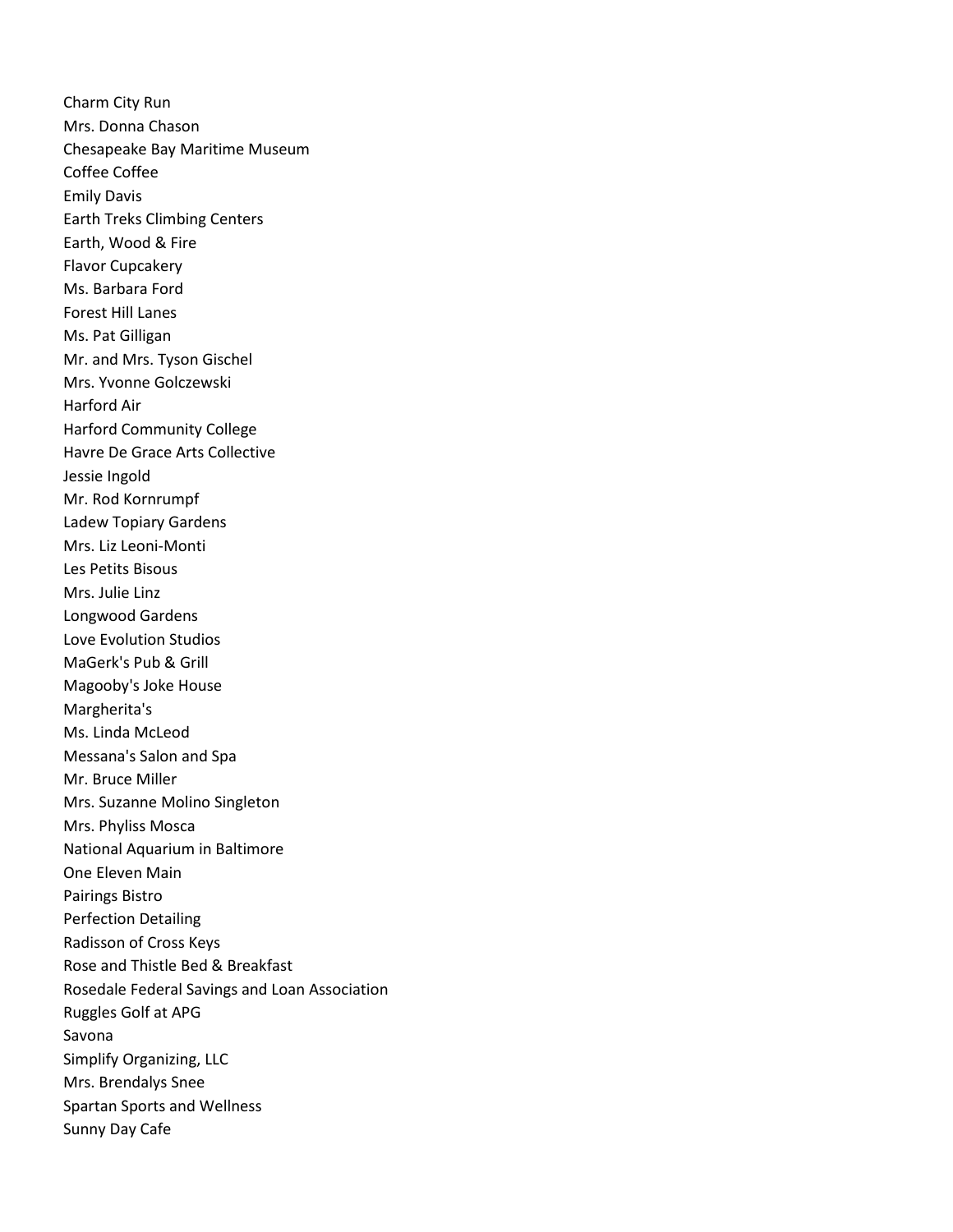Mr. and Mrs. David Talbot The Arena Club Vincenti Decoys Washington Capitals Weddings Your Way by Bernadette Whitetail Ski Resort WJZ-13 WXCY FM

#### **Golf Tournament**

Auto Spa Express Applebee's Bel Air Chick-Fil-A Forest Hill Dennis Fisher Freedom Federal Credit Union Texas Roadhouse Wetlands Golf Club Winters Run Golf Club

#### **Women Build**

Aveda Institute Bertucci's Chili's Coffee Coffee Einstein Brothers Bagels Hannah Massage Therapy Mosca, Phyliss My Happy Place Massage Pat's Pizza SoBella Hair Studio Starbuck's Baltimore Pike Steele Fish Grille Sunny Day Cafe Tea by Two Wegmans

#### **In Kind Donors**

All That Glitters Aveda Institute Ayd Transport B & M Clean Bagel Works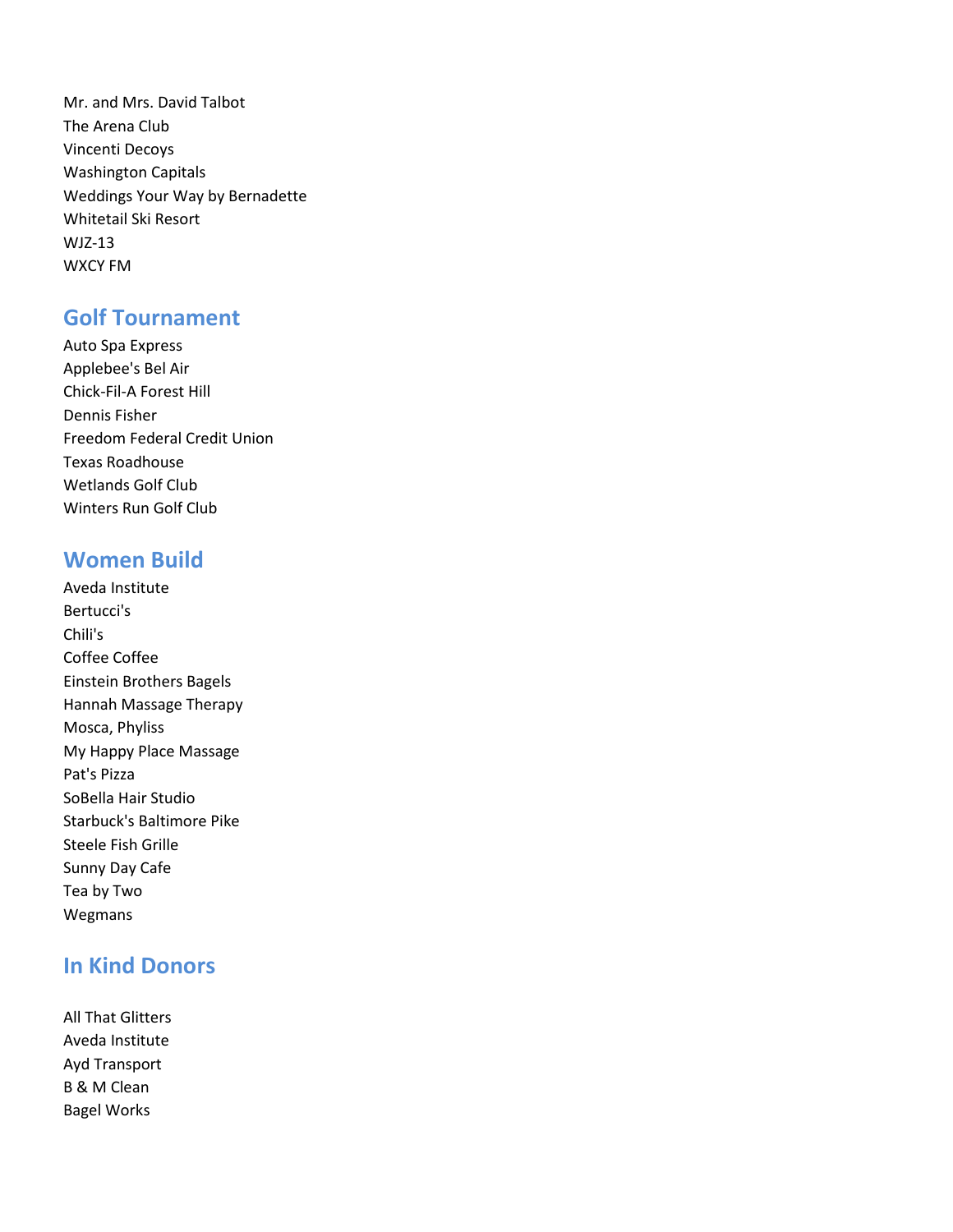Mrs. Sandra Barstow Bel Air Kitchens Plus Benfield Electric Benson Retail Center LLC Bertucci's Birroteca Mr. Jeremy Bopst Alysia Bragg Carpet and Flooring Liquidators Carpets By Denny Lee Chesapeake Bank of Maryland - Bel Air Branch Chesapeake Employers' Insurance Company Chesapeake Landscapers Chick-Fil-A Chili's Ms. Marjorie Clarke Mr. Charles Clow Coakley's Pub Coffee Coffee Courtland Hearth and Hardware Decisive Data Systems Dilworth Contracting, Inc. Mr. Michael Dippold Mr. and Mrs. Dan Driban East Main Cafe Mr. Phil Eichensehr Einstein Brothers Bagels Ms. Laurie Feldman Dr. Dennis Fisher Fishing creek plumbing services llc Forest Hill Lighting Fox Hollow Cafe Frontier Carpet Giant Food Mr. Richard Gilligan Glassman Construction Mrs. Yvonne Golczewski Gold Medal Physical Therapy Mr. Michael Golden Mary Gregg Ms. Angela Haney Hannah Massage Therapy Harford County Government Harford Industrial Materials Mr. David Hargarten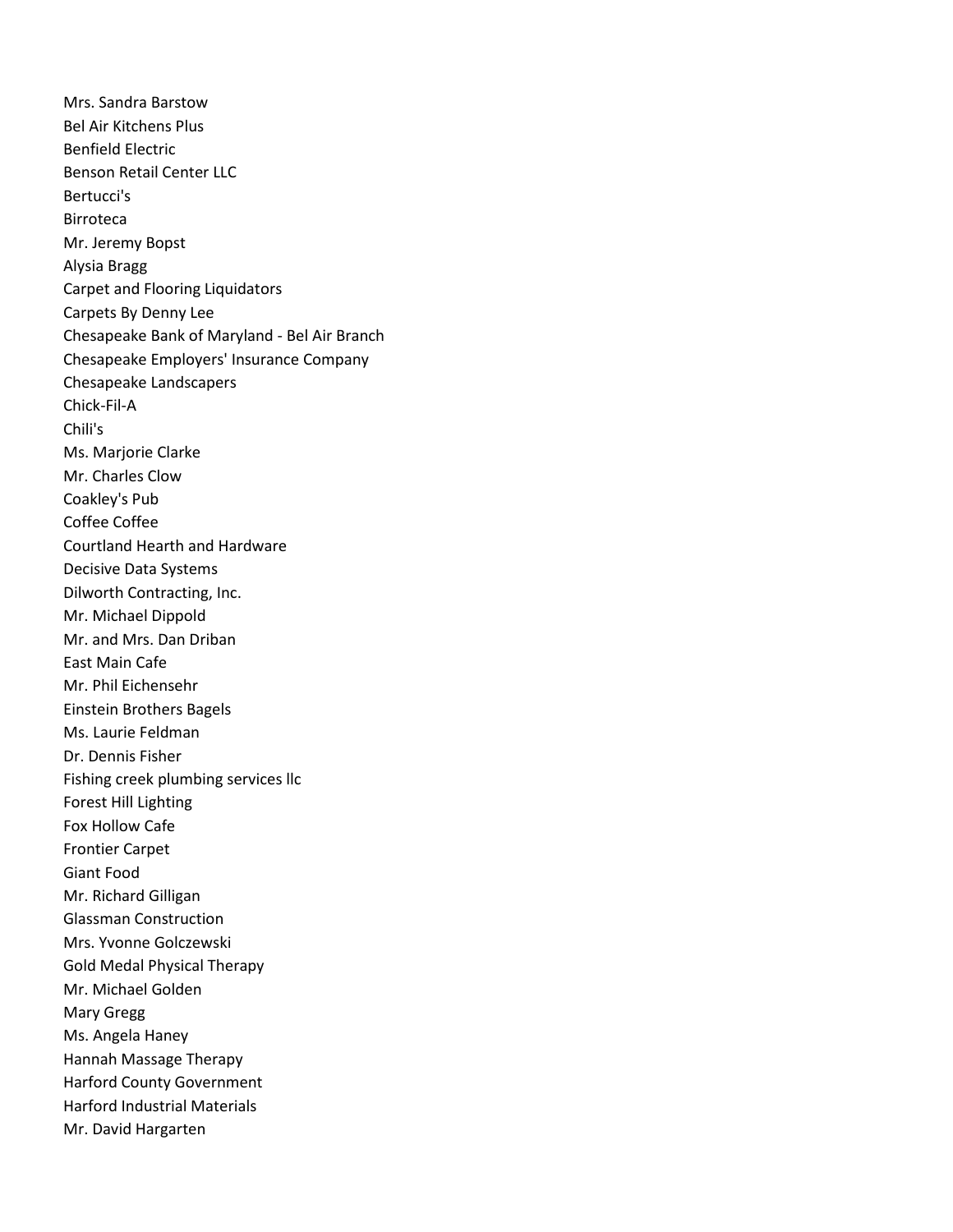Havre de Grace United Methodist Church Mr. Allan Herlinger Ms. Judy Herman Rev. Barry Hidey Home Title Company of Maryland, Inc. Image 360 International Tile and Custom Interiors J.S. Dallas Inc. Jarrettsville Federal Savings & Loan Association Java by the Bay Jeffrey Brown Contracting Ms. Sharlene John Kalista Enterprises LLC Mrs. Sarah Kaukeinen KB Abstracts, Inc. KC Flooring Molly Kelley Ms. Mary Kelly Ms. Cheryl Knopp Kona Ice Harford County Mr. Rod Kornrumpf Ms. Donna Kropp La Tolteca Mr. Adam Letschin Deborah Letschin Lowe's Home Improvement Lowes, Abingdon Lowes, North East Mr. David Lynch Modular Genius Mrs. Phyliss Mosca Mr. Max Muller My Happy Place Massage National Gypsum Optimal Spine Chiropractor Ms. Danny Ottern Pairings Bistro Mr. David Parker Pat's Pizza Mrs. Krista Phelps Polk Contracting Inc. Mr. jeffrey poulton Prince of Peace Catholic Church Mrs. Margaret Puccini Rolek Home Improvement